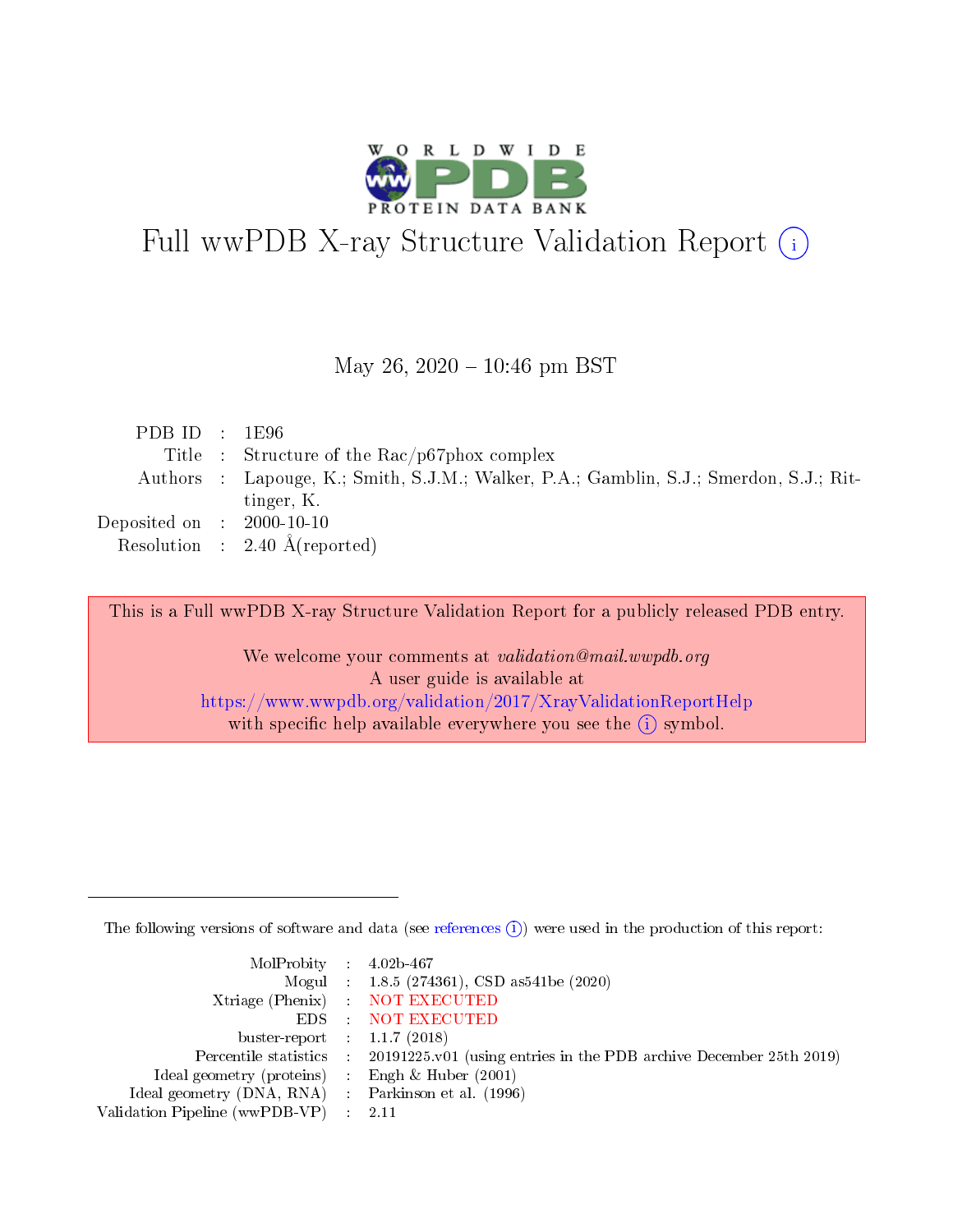# 1 [O](https://www.wwpdb.org/validation/2017/XrayValidationReportHelp#overall_quality)verall quality at a glance  $(i)$

The following experimental techniques were used to determine the structure: X-RAY DIFFRACTION

The reported resolution of this entry is 2.40 Å.

Percentile scores (ranging between 0-100) for global validation metrics of the entry are shown in the following graphic. The table shows the number of entries on which the scores are based.



| Metric                | Whole archive       | Similar resolution                                       |
|-----------------------|---------------------|----------------------------------------------------------|
|                       | (# $\rm{Entries}$ ) | $(\#\text{Entries}, \text{resolution range}(\text{\AA})$ |
| Clashscore            | 141614              | $4398(2.40-2.40)$                                        |
| Ramachandran outliers | 138981              | $4318(2.40-2.40)$                                        |
| Sidechain outliers    | 138945              | $4319(2.40-2.40)$                                        |

The table below summarises the geometric issues observed across the polymeric chains and their fit to the electron density. The red, orange, yellow and green segments on the lower bar indicate the fraction of residues that contain outliers for  $\geq=3$ , 2, 1 and 0 types of geometric quality criteria respectively. A grey segment represents the fraction of residues that are not modelled. The numeric value for each fraction is indicated below the corresponding segment, with a dot representing fractions  $\leq=5\%$ 

Note EDS was not executed.

| Mol | $Chain \  Length$ | Quality of chain |     |          |
|-----|-------------------|------------------|-----|----------|
|     | 192               | 63%              | 26% | 7%<br>5% |
|     | 203               | 62%              | 25% | 9%       |

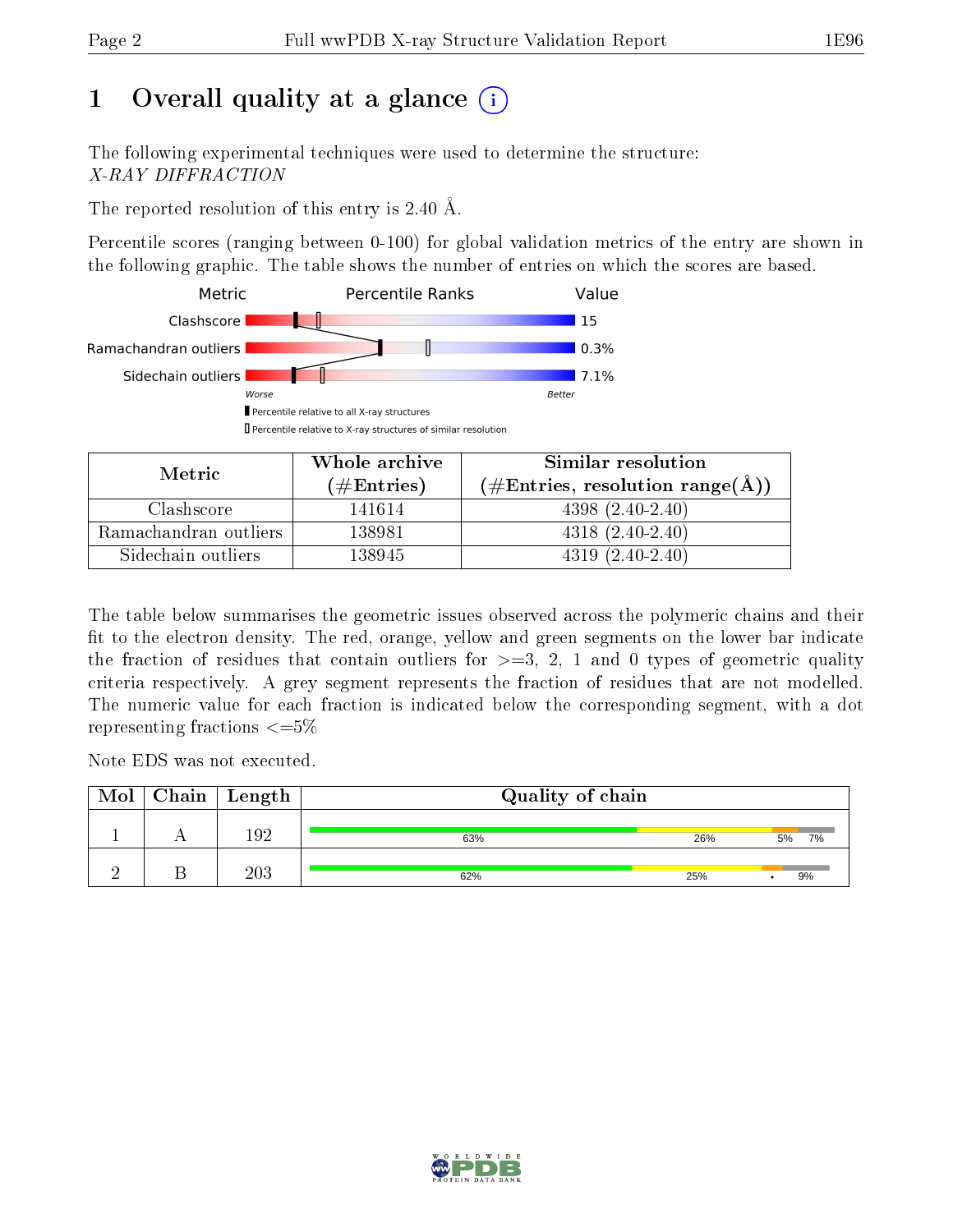# 2 Entry composition (i)

There are 5 unique types of molecules in this entry. The entry contains 2998 atoms, of which 0 are hydrogens and 0 are deuteriums.

In the tables below, the ZeroOcc column contains the number of atoms modelled with zero occupancy, the AltConf column contains the number of residues with at least one atom in alternate conformation and the Trace column contains the number of residues modelled with at most 2 atoms.

Molecule 1 is a protein called RAS-RELATED C3 BOTULINUM TOXIN SUBSTRATE 1.

| Mol | Chain   $Residues$ |                         | $\rm{Atoms}$ |  | ZeroOcc   AltConf   Trace |  |
|-----|--------------------|-------------------------|--------------|--|---------------------------|--|
|     | 178                | $_{\rm Total}$<br>-1387 | 228          |  |                           |  |

There are 2 discrepancies between the modelled and reference sequences:

| Chain | Residue   Modelled   Actual |     | Comment                          | Reference         |
|-------|-----------------------------|-----|----------------------------------|-------------------|
|       | PRO-                        | MET | cloning artifact                 | <b>UNP P15154</b> |
|       | LEU                         | GLN | engineered mutation   UNP P15154 |                   |

 Molecule 2 is a protein called NEUTROPHIL CYTOSOL FACTOR 2 (NCF-2) TPR DO-MAIN, RESIDUES 1-203.

| Mol | $\pm$ Chain $\pm$ | $\perp$ Residues |                      | Atoms   |     | $\text{ZeroOcc} \mid \text{AltConf} \mid \text{Trace}$ |  |
|-----|-------------------|------------------|----------------------|---------|-----|--------------------------------------------------------|--|
| ↩   |                   | 185              | $\rm Total$<br>' 501 | 975 251 | 265 |                                                        |  |

 Molecule 3 is GUANOSINE-5'-TRIPHOSPHATE (three-letter code: GTP) (formula:  $C_{10}H_{16}N_5O_{14}P_3$ .

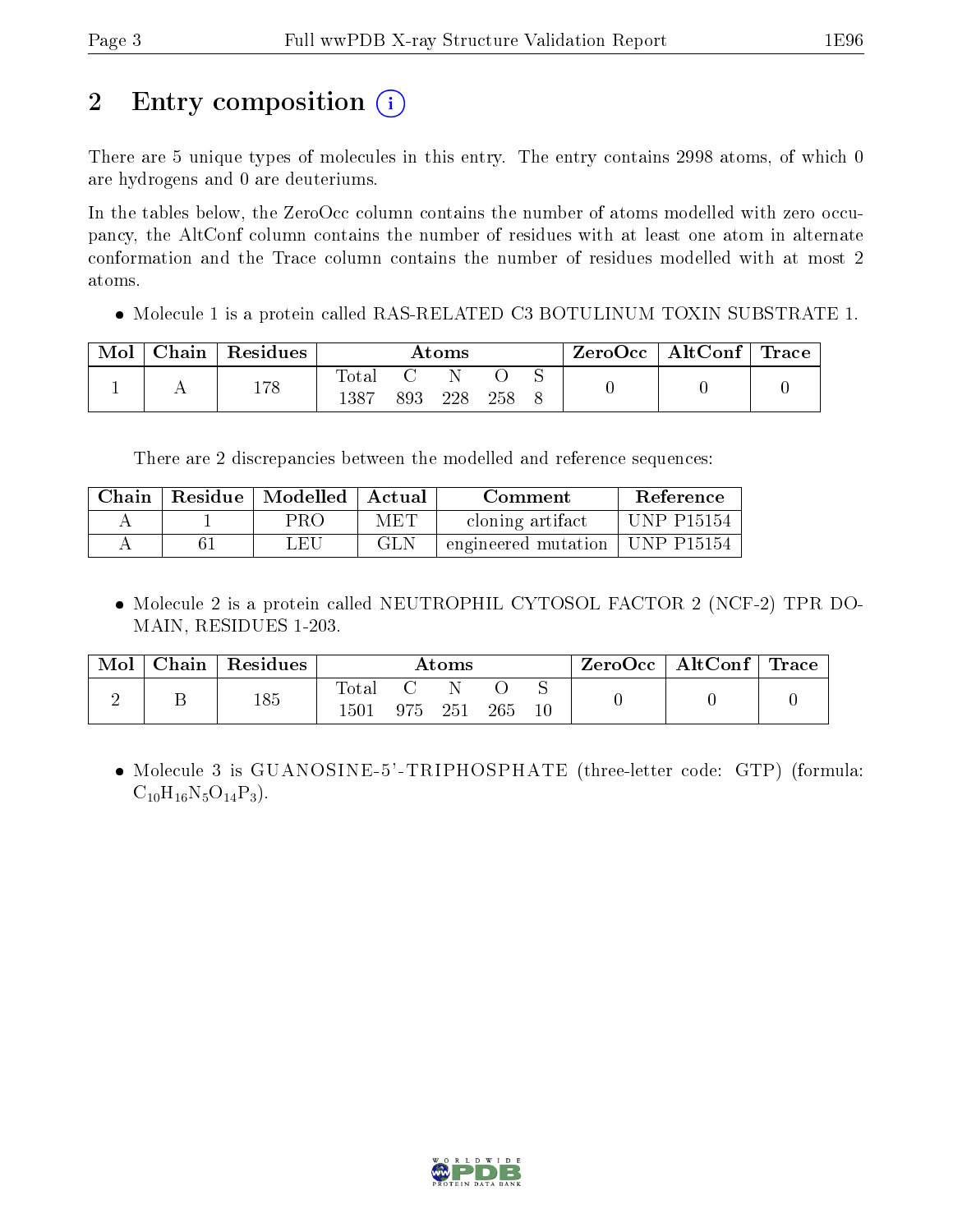

| Mol | $\top$ Chain   Residues | Atoms     |  |       | $\rm ZeroOcc \mid AltConf$ |  |
|-----|-------------------------|-----------|--|-------|----------------------------|--|
|     |                         | [otal C N |  |       |                            |  |
|     |                         | າາ        |  | - 5 - |                            |  |

 $\bullet$  Molecule 4 is MAGNESIUM ION (three-letter code: MG) (formula: Mg).

|  | $\text{Mol}$   Chain   Residues | Atoms | $ZeroOcc$   AltConf |
|--|---------------------------------|-------|---------------------|
|  |                                 | Total |                     |

 $\bullet\,$  Molecule 5 is water.

|    | Mol   Chain   Residues | Atoms               | ZeroOcc   AltConf |
|----|------------------------|---------------------|-------------------|
| .) | 45                     | Total O<br>45<br>45 |                   |
|    | 32                     | Total<br>32         |                   |

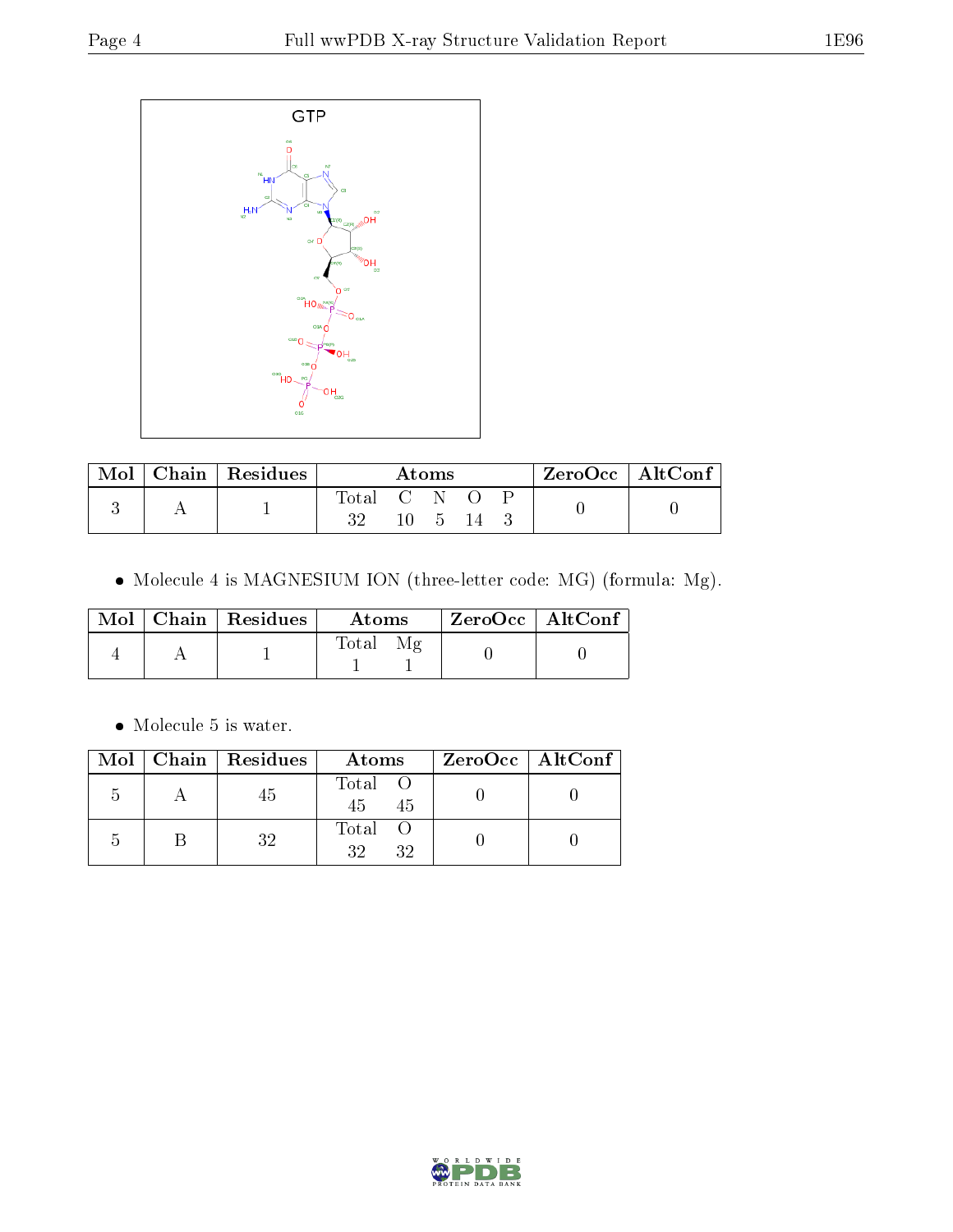# 3 Residue-property plots  $(i)$

These plots are drawn for all protein, RNA and DNA chains in the entry. The first graphic for a chain summarises the proportions of the various outlier classes displayed in the second graphic. The second graphic shows the sequence view annotated by issues in geometry. Residues are colorcoded according to the number of geometric quality criteria for which they contain at least one outlier: green  $= 0$ , yellow  $= 1$ , orange  $= 2$  and red  $= 3$  or more. Stretches of 2 or more consecutive residues without any outlier are shown as a green connector. Residues present in the sample, but not in the model, are shown in grey.

Note EDS was not executed.

• Molecule 1: RAS-RELATED C3 BOTULINUM TOXIN SUBSTRATE 1



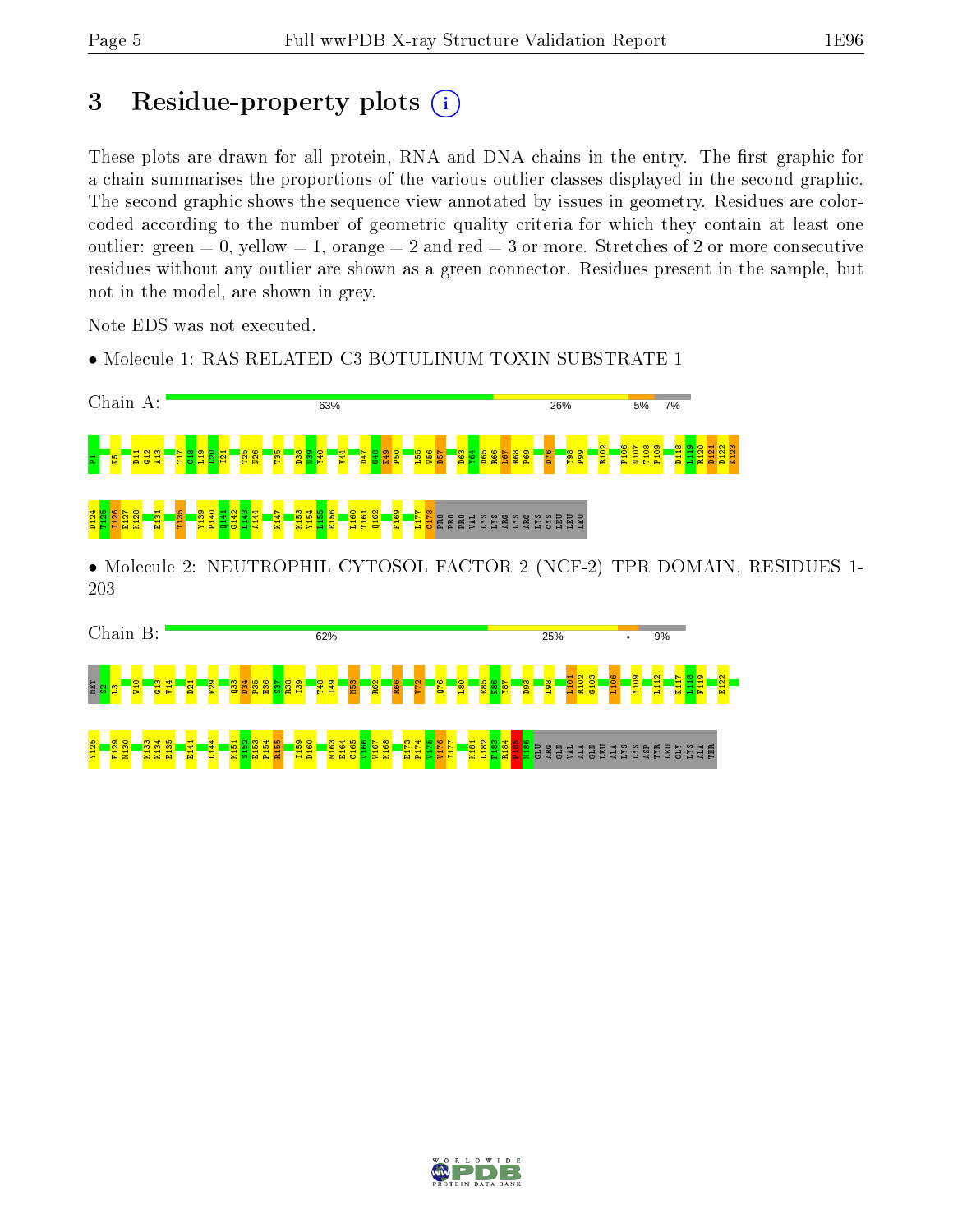# 4 Data and refinement statistics  $(i)$

Xtriage (Phenix) and EDS were not executed - this section is therefore incomplete.

| Property                               | Value                                              | Source    |
|----------------------------------------|----------------------------------------------------|-----------|
| Space group                            | P 32 2 1                                           | Depositor |
| Cell constants                         | 83.22Å<br>138.53Å<br>83.22Å                        | Depositor |
| a, b, c, $\alpha$ , $\beta$ , $\gamma$ | $120.00^{\circ}$<br>$90.00^\circ$<br>$90.00^\circ$ |           |
| Resolution (A)                         | 15.00<br>- 2.40                                    | Depositor |
| % Data completeness                    | $94.2(15.00-2.40)$                                 | Depositor |
| (in resolution range)                  |                                                    |           |
| $R_{merge}$                            | 0.08                                               | Depositor |
| $\mathrm{R}_{sym}$                     | (Not available)                                    | Depositor |
| Refinement program                     | <b>REFMAC</b>                                      | Depositor |
| $R, R_{free}$                          | 0.244<br>0.284<br>$\mathcal{L}_{\mathcal{A}}$      | Depositor |
| Estimated twinning fraction            | No twinning to report.                             | Xtriage   |
| Total number of atoms                  | 2998                                               | wwPDB-VP  |
| Average B, all atoms $(A^2)$           | 29.0                                               | wwPDB-VP  |

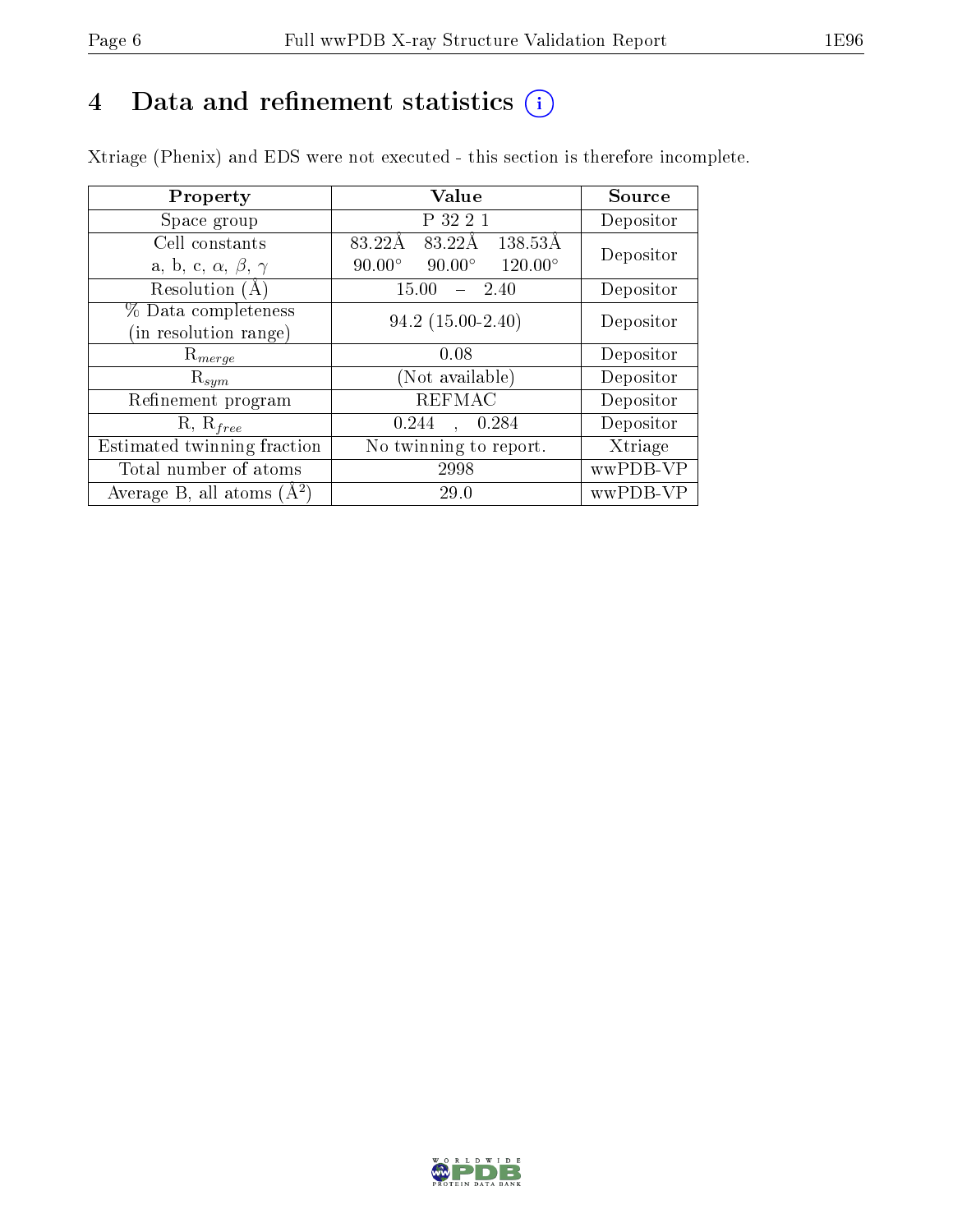# 5 Model quality  $(i)$

# 5.1 Standard geometry  $(i)$

Bond lengths and bond angles in the following residue types are not validated in this section: GTP, MG

The Z score for a bond length (or angle) is the number of standard deviations the observed value is removed from the expected value. A bond length (or angle) with  $|Z| > 5$  is considered an outlier worth inspection. RMSZ is the root-mean-square of all Z scores of the bond lengths (or angles).

| Mol | Chain |      | Bond lengths | Bond angles |                    |  |
|-----|-------|------|--------------|-------------|--------------------|--|
|     |       | RMSZ | $\# Z  > 5$  | RMSZ        | # $ Z  > 5$        |  |
|     |       | 0.48 | 0/1418       | 0.85        | $10/1930(0.5\%)$   |  |
| 2   | В     | 0.48 | 0/1533       | 0.77        | $5/2063$ $(0.2\%)$ |  |
| All | Αll   | 0.48 | 0/2951       | 0.81        | $15/3993(0.4\%)$   |  |

There are no bond length outliers.

| Mol            | Chain        | Res | <b>Type</b> | Atoms       | Z       | Observed $(^\circ)$ | $Ideal(^o)$ |
|----------------|--------------|-----|-------------|-------------|---------|---------------------|-------------|
| $\overline{2}$ | B            | 34  | ASP         | $CB-CG-OD2$ | 7.67    | 125.20              | 118.30      |
| $\overline{2}$ | В            | 21  | ASP         | $CB-CG-OD2$ | 6.71    | 124.34              | 118.30      |
| 1              | А            | 47  | ASP         | $CB-CG-OD2$ | 6.32    | 123.98              | 118.30      |
| 1              | А            | 38  | ASP         | $CB-CG-OD1$ | 6.05    | 123.74              | 118.30      |
| 1              | А            | 118 | ASP         | $CB-CG-OD2$ | 6.03    | 123.73              | 118.30      |
| 1              | A            | 65  | ASP         | $CB-CG-OD2$ | 5.93    | 123.64              | 118.30      |
| 1              | А            | 57  | ASP         | $CB-CG-OD2$ | 5.88    | 123.59              | 118.30      |
| $\overline{2}$ | <sub>B</sub> | 185 | <b>PRO</b>  | $N$ -CD-CG  | $-5.81$ | 94.49               | 103.20      |
| 1              | A            | 121 | ASP         | $CB-CG-OD1$ | 5.78    | 123.50              | 118.30      |
| $\overline{2}$ | B            | 93  | ASP         | $CB-CG-OD2$ | 5.77    | 123.49              | 118.30      |
| 1              | A            | 11  | <b>ASP</b>  | $CB-CG-OD2$ | 5.46    | 123.22              | 118.30      |
| $\overline{2}$ | <sub>B</sub> | 160 | ASP         | $CB-CG-OD2$ | 5.24    | 123.02              | 118.30      |
| 1              | А            | 76  | ASP         | $CB-CG-OD2$ | 5.23    | 123.01              | 118.30      |
| 1              | A            | 63  | ASP         | $CB-CG-OD2$ | 5.18    | 122.97              | 118.30      |
| $\mathbf 1$    | A            | 122 | ASP         | $CB-CG-OD2$ | 5.07    | 122.86              | 118.30      |

All (15) bond angle outliers are listed below:

There are no chirality outliers.

There are no planarity outliers.

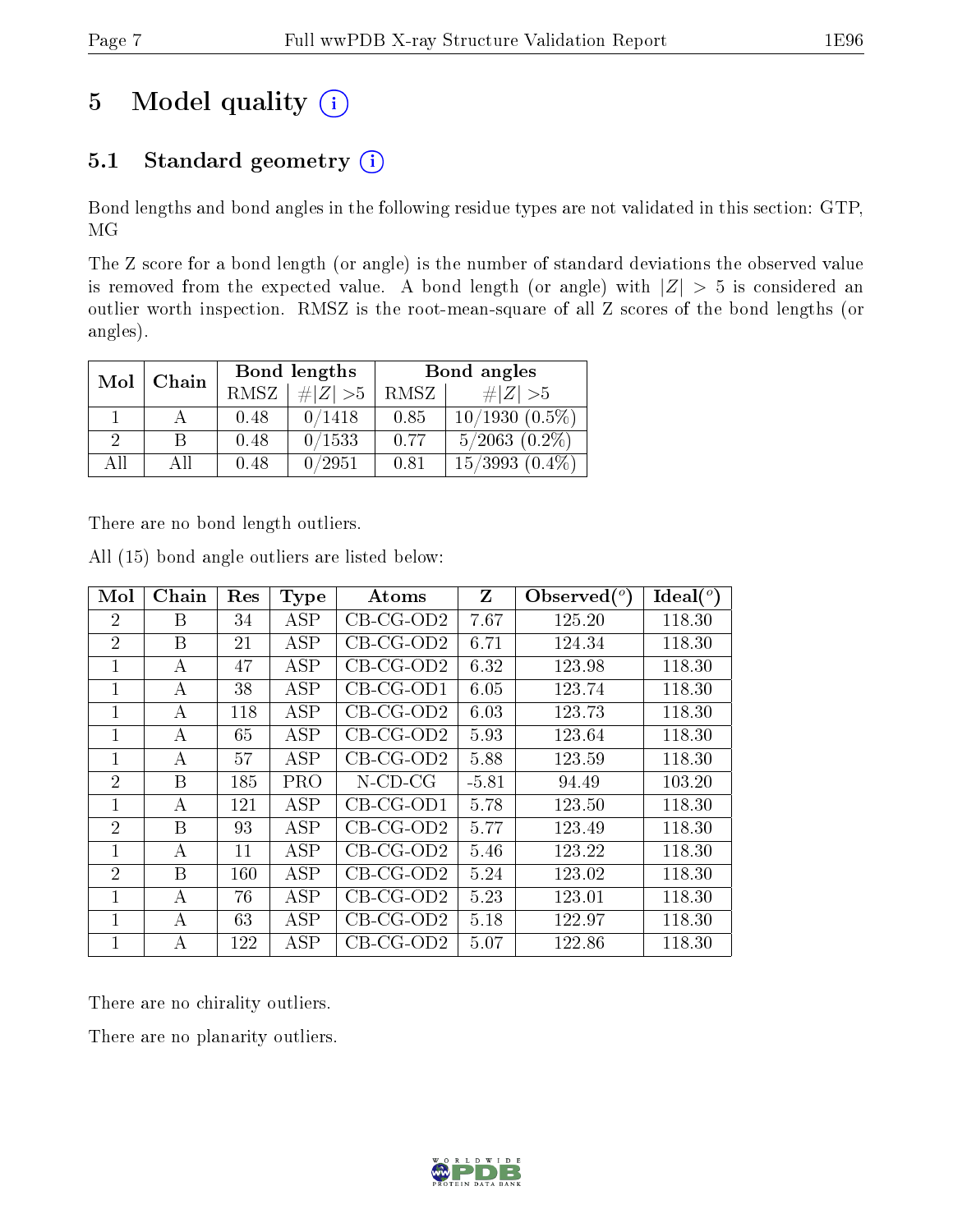# $5.2$  Too-close contacts  $(i)$

In the following table, the Non-H and H(model) columns list the number of non-hydrogen atoms and hydrogen atoms in the chain respectively. The H(added) column lists the number of hydrogen atoms added and optimized by MolProbity. The Clashes column lists the number of clashes within the asymmetric unit, whereas Symm-Clashes lists symmetry related clashes.

|  |      | Mol   Chain   Non-H   $H (model)$ | H(added) |    | $Clashes$   Symm-Clashes |
|--|------|-----------------------------------|----------|----|--------------------------|
|  | 1387 |                                   | 1409     | 3  |                          |
|  | 1501 |                                   | 1529     | 58 |                          |
|  | 32   |                                   | 12       |    |                          |
|  |      |                                   |          |    |                          |
|  | 45   |                                   |          |    |                          |
|  | 32   |                                   |          |    |                          |
|  | 2998 |                                   | 2950     | 88 |                          |

The all-atom clashscore is defined as the number of clashes found per 1000 atoms (including hydrogen atoms). The all-atom clashscore for this structure is 15.

All (88) close contacts within the same asymmetric unit are listed below, sorted by their clash magnitude.

|                      |                                       | Interatomic      | Clash         |  |
|----------------------|---------------------------------------|------------------|---------------|--|
| $Atom-1$             | $\boldsymbol{\mathrm{Atom}\text{-}2}$ | distance $(\AA)$ | overlap $(A)$ |  |
| 2:B:164:GLU:O        | 5:B:2032:HOH:O                        | 1.71             | 1.07          |  |
| 2:B:153:GLU:HG2      | 2:B:154:PRO:HD2                       | 1.40             | 1.01          |  |
| 2:B:34:ASP:N         | 2:B:35:PRO:HD3                        | 1.89             | 0.87          |  |
| 2:B:53:MET:HE2       | 2:B:80:LEU:HD11                       | 1.56             | 0.87          |  |
| 2:B:36:HIS:HE1       | 2:B:38:ARG:HB2                        | 1.38             | 0.87          |  |
| 2:B:62:ARG:HH21      | 2:B:66:ARG:HH22                       | 1.19             | 0.86          |  |
| 2:B:36:HIS:CE1       | 2:B:38:ARG:HB2                        | 2.11             | 0.84          |  |
| 2:B:85:GLU:OE1       | 2: B:87: TYR:OH                       | 1.99             | 0.80          |  |
| 1: A: 135: THR: HG23 | 5:A:2031:HOH:O                        | 1.83             | 0.78          |  |
| 2:B:72:VAL:HG22      | 2: B: 109: TYR: CZ                    | 2.20             | 0.76          |  |
| 1: A:178: CYS:O      | 5:A:2042:HOH:O                        | 2.04             | 0.74          |  |
| 2:B:106:LEU:HD11     | 2:B:117:LYS:HB3                       | 1.71             | 0.71          |  |
| 1:A:120:ARG:O        | 1: A:126: ILE: HD11                   | 1.92             | 0.70          |  |
| 2:B:167:TRP:N        | 5:B:2032:HOH:O                        | 2.24             | 0.70          |  |
| 2: B: 153: GLU: OE1  | 2: B: 155: ARG: NH1                   | 2.26             | 0.69          |  |
| 2:B:35:PRO:O         | 2:B:66:ARG:NH1                        | 2.26             | 0.69          |  |
| 1: A:5:LYS:HE3       | 1: A:56:TRP:CE2                       | 2.27             | 0.68          |  |
| 1:A:49:LYS:HD2       | 1:A:177:LEU:HD13                      | 1.76             | 0.68          |  |
| 2:B:62:ARG:HE        | 2:B:66:ARG:NH2                        | 1.91             | 0.67          |  |
| 2:B:34:ASP:N         | 2:B:35:PRO:CD                         | 2.57             | 0.66          |  |
| 2:B:103:GLY:O        | 5:B:2017:HOH:O                        | 2.15             | 0.65          |  |

Continued on next page...

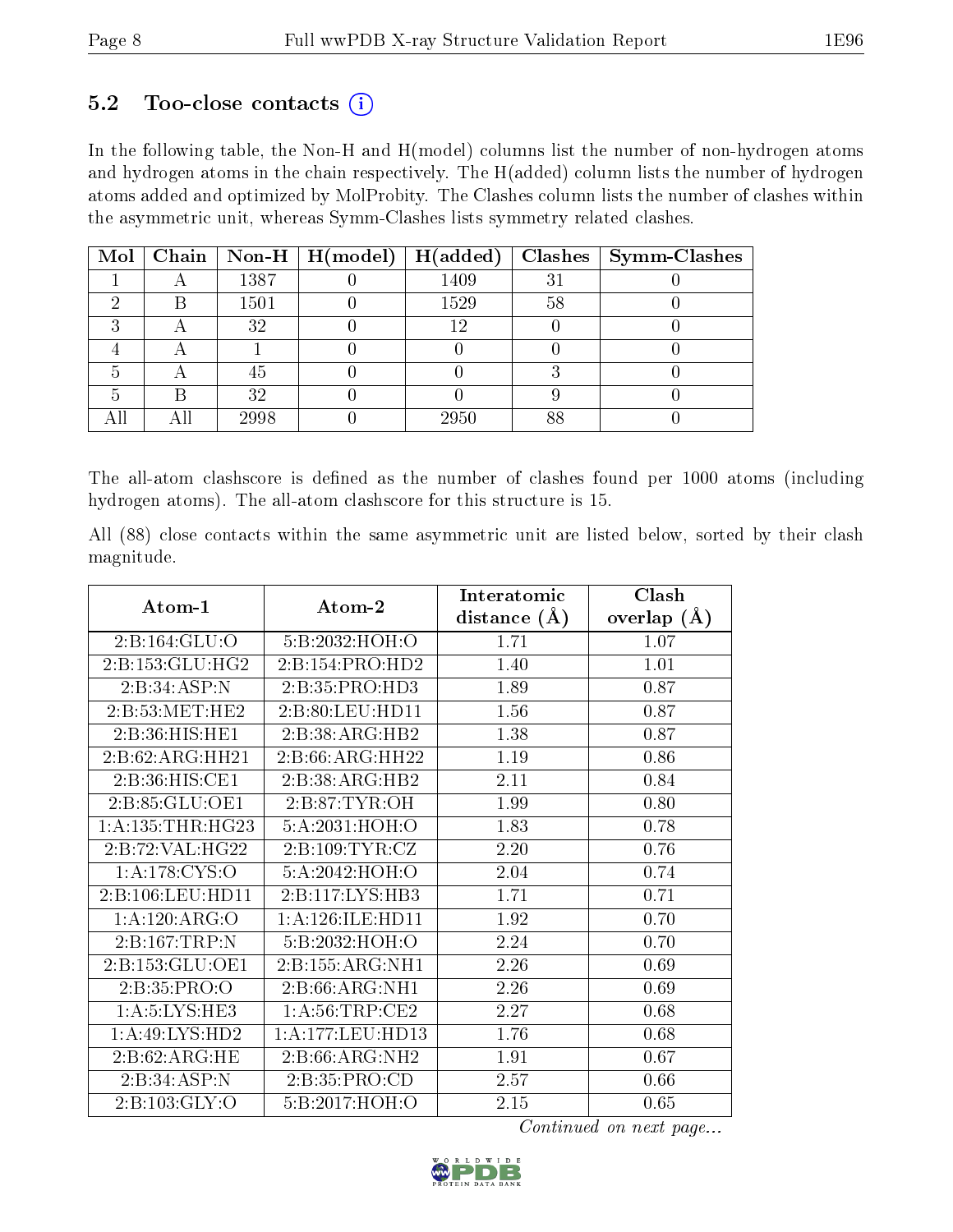| Communica from precious page      |                     | Interatomic       | Clash         |  |
|-----------------------------------|---------------------|-------------------|---------------|--|
| Atom-1                            | Atom-2              | distance $(A)$    | overlap $(A)$ |  |
| 2:B:181:LYS:O                     | 2:B:182:LEU:HD23    | 1.96              | 0.65          |  |
| 2:B:165:CYS:C                     | 5:B:2032:HOH:O      | 2.35              | 0.64          |  |
| 2:B:134:LYS:O                     | 2:B:135:GLU:HB2     | 1.98              | 0.64          |  |
| 2:B:153:GLU:HG2                   | 2: B: 154: PRO: CD  | 2.21              | 0.64          |  |
| 2:B:129:PHE:CE2                   | 2:B:174:PRO:HD3     | 2.34              | 0.62          |  |
| 1:A:124:ASP:O                     | 1: A: 128: LYS: HD3 | 2.00              | 0.61          |  |
| 1:A:67:LEU:HD23                   | 1:A:67:LEU:H        | 1.66              | 0.61          |  |
| 2:B:168:LYS:N                     | 5:B:2032:HOH:O      | 2.21              | 0.61          |  |
| 2:B:36:HIS:HD2                    | 5:B:2006:HOH:O      | 1.84              | 0.60          |  |
| 1: A:21: ILE: HD13                | 2:B:112:LEU:HD21    | 1.83              | 0.60          |  |
| 2:B:87:TYR:HD1                    | 2:B:130:MET:CE      | 2.18              | 0.57          |  |
| $2:B:35:P\overline{{\rm RO:HD2}}$ | 2:B:66:ARG:HH12     | 1.72              | $0.55\,$      |  |
| 1:A:127:GLU:O                     | 1: A: 131: GLU: HG3 | 2.08              | 0.54          |  |
| 1:A:135:THR:HG22                  | 5:A:2032:HOH:O      | 2.06              | 0.54          |  |
| 1: A:25:THR:O                     | 1:A:26:ASN:HB2      | 2.08              | 0.54          |  |
| 2:B:62:ARG:NH2                    | 2:B:66:ARG:HH22     | 1.98              | 0.54          |  |
| 2:B:38:ARG:HH21                   | 2:B:112:LEU:HD22    | 1.73              | 0.53          |  |
| 1: A:142: GLY:HA3                 | 1: A: 154: TYR: CZ  | 2.44              | 0.53          |  |
| 1: A:17:THR:OG1                   | 1:A:57:ASP:OD2      | 2.27              | 0.53          |  |
| 1: A:106: PRO:O                   | 1:A:107:ASN:HB2     | 2.08              | 0.53          |  |
| 2: B:53:MET:CE                    | 2: B:53:MET:HA      | 2.39              | 0.52          |  |
| 2:B:76:GLN:NE2                    | 2:B:177:ILE:HD12    | 2.25              | 0.52          |  |
| 2:B:163:MET:HE3                   | 2:B:163:MET:HA      | 1.90              | 0.52          |  |
| 2:B:87:TYR:CD1                    | 2:B:130:MET:HE3     | 2.45              | 0.51          |  |
| 1:A:120:ARG:NH1                   | 1: A: 156: GLU: OE2 | 2.39              | 0.51          |  |
| 2:B:122:GLU:O                     | 2:B:125:TYR:HB3     | $\overline{2.11}$ | 0.50          |  |
| 1: A:67:LEU: N                    | 1: A:67:LEU:HD23    | 2.27              | 0.50          |  |
| 2:B:34:ASP:H                      | 2:B:35:PRO:HD3      | 1.72              | 0.50          |  |
| 1:A:161:THR:O                     | 1: A: 162: GLN: HB2 | 2.12              | 0.49          |  |
| 2:B:141:GLU:HG2                   | 2:B:163:MET:HE2     | 1.95              | 0.48          |  |
| 2:B:106:LEU:CD1                   | 2:B:117:LYS:HB3     | 2.39              | 0.48          |  |
| 2:B:13:GLY:HA3                    | 2:B:29:PHE:CE1      | 2.49              | 0.48          |  |
| 2:B:184:ARG:O                     | 2:B:185:PRO:C       | 2.50              | 0.47          |  |
| 2:B:87:TYR:HD1                    | 2:B:130:MET:HE3     | 1.78              | 0.47          |  |
| 1:A:76:ASP:O                      | 1: A: 109: PRO: HD2 | 2.15              | 0.47          |  |
| 2:B:141:GLU:HG2                   | 2:B:163:MET:CE      | 2.44              | 0.47          |  |
| 2:B:10:TRP:CD2                    | 2:B:185:PRO:HA      | 2.50              | 0.47          |  |
| 1:A:144:ALA:HA                    | 1:A:147:LYS:HD3     | 1.96              | 0.47          |  |
| 2:B:98:LEU:O                      | 2:B:101:LEU:HB2     | 2.16              | 0.47          |  |
| 2:B:129:PHE:CZ                    | 2:B:133:LYS:HE3     | 2.52              | 0.46          |  |
| 1: A: 19: LEU: HD23               | 1: A:169: PHE: HZ   | 1.82              | 0.45          |  |

Continued from previous page.

Continued on next page...

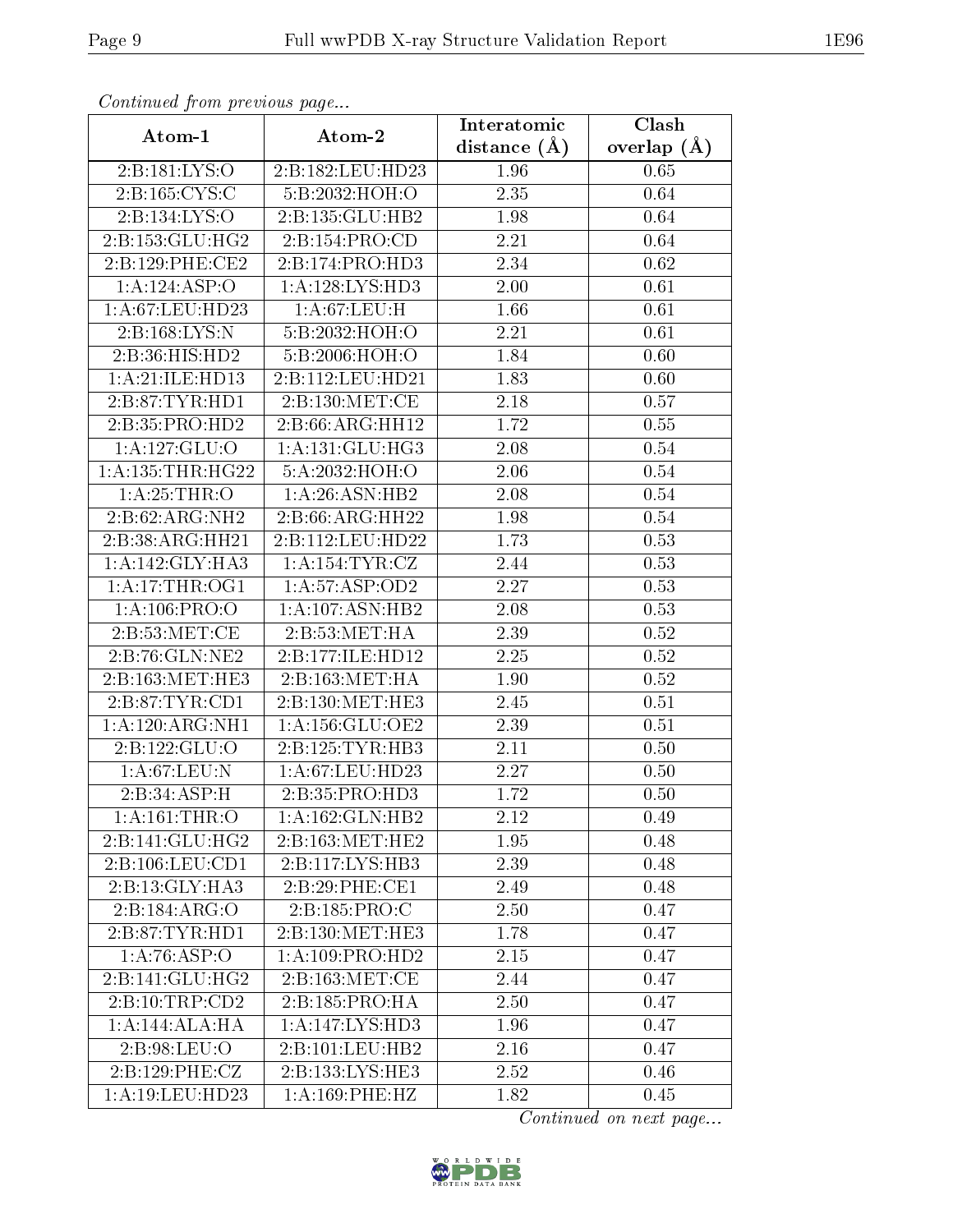|                     |                     | Interatomic       | Clash             |  |
|---------------------|---------------------|-------------------|-------------------|--|
| Atom-1              | Atom-2              | distance $(A)$    | overlap $(A)$     |  |
| 1: A:98: TYR: HB3   | 1:A:99:PRO:HD3      | 1.98              | 0.45              |  |
| 2:B:62:ARG:HE       | 2: B:66: ARG: CZ    | 2.30              | 0.45              |  |
| 2:B:106:LEU:HD13    | 2:B:119:PHE:CE1     | 2.52              | 0.44              |  |
| 2:B:36:HIS:CD2      | 5:B:2006:HOH:O      | 2.64              | 0.44              |  |
| 2:B:36:HIS:CD2      | 2:B:39:ILE:HD12     | 2.52              | 0.44              |  |
| 1: A:5:LYS:HE3      | 1: A:56:TRP: CZ2    | 2.53              | 0.43              |  |
| 2:B:144:LEU:HD12    | 2:B:144:LEU:HA      | 1.78              | 0.43              |  |
| 1:A:139:TYR:HB3     | 1:A:140:PRO:HD3     | 2.01              | 0.43              |  |
| 2:B:176:VAL:HG22    | 5:B:2005:HOH:O      | 2.17              | 0.43              |  |
| 2:B:173:GLU:HA      | 2:B:174:PRO:HD2     | 1.86              | 0.43              |  |
| 2:B:85:GLU:OE1      | 2:B:87:TYR:CZ       | 2.72              | 0.43              |  |
| 2:B:3:LEU:O         | 2:B:3:LEU:HG        | 2.19              | 0.43              |  |
| 1:A:40:TYR:HB2      | 1: A: 55: LEU: HB2  | 2.01              | 0.42              |  |
| 2:B:49:ILE:HA       | 2:B:49:ILE:HD13     | $\overline{1.67}$ | 0.42              |  |
| 2:B:38:ARG:HD3      | 5:B:2025:HOH:O      | 2.18              | 0.42              |  |
| 1: A:68:ARG:N       | 1: A:69: PRO:CD     | 2.83              | 0.42              |  |
| 1: A:108:THR:HA     | 1: A: 109: PRO: HD3 | 1.89              | 0.41              |  |
| 1: A:49: LYS: HA    | 1:A:50:PRO:HD3      | 1.81              | 0.41              |  |
| 1: A:5: LYS: CE     | 1: A:56:TRP:CE2     | 3.02              | 0.41              |  |
| 2:B:48:THR:H        | 2: B:53:MET:CE      | 2.50              | 0.41              |  |
| 1:A:68:ARG:HB3      | 1:A:69:PRO:HD3      | $\overline{2.03}$ | $\overline{0.41}$ |  |
| 1:A:12:GLY:O        | 1:A:13:ALA:HB3      | 2.20              | 0.40              |  |
| 1: A: 123: LYS: HG2 | 1:A:124:ASP:N       | 2.35              | 0.40              |  |
| 2: B: 151: LYS: HG2 | 2:B:159:ILE:HD12    | 2.04              | 0.40              |  |
| 2:B:14:VAL:HG21     | 2:B:185:PRO:HD2     | 2.04              | 0.40              |  |
| 2:B:48:THR:HA       | 2:B:53:MET:HE3      | 2.03              | 0.40              |  |

Continued from previous page...

There are no symmetry-related clashes.

# 5.3 Torsion angles (i)

#### 5.3.1 Protein backbone (i)

In the following table, the Percentiles column shows the percent Ramachandran outliers of the chain as a percentile score with respect to all X-ray entries followed by that with respect to entries of similar resolution.

The Analysed column shows the number of residues for which the backbone conformation was analysed, and the total number of residues.

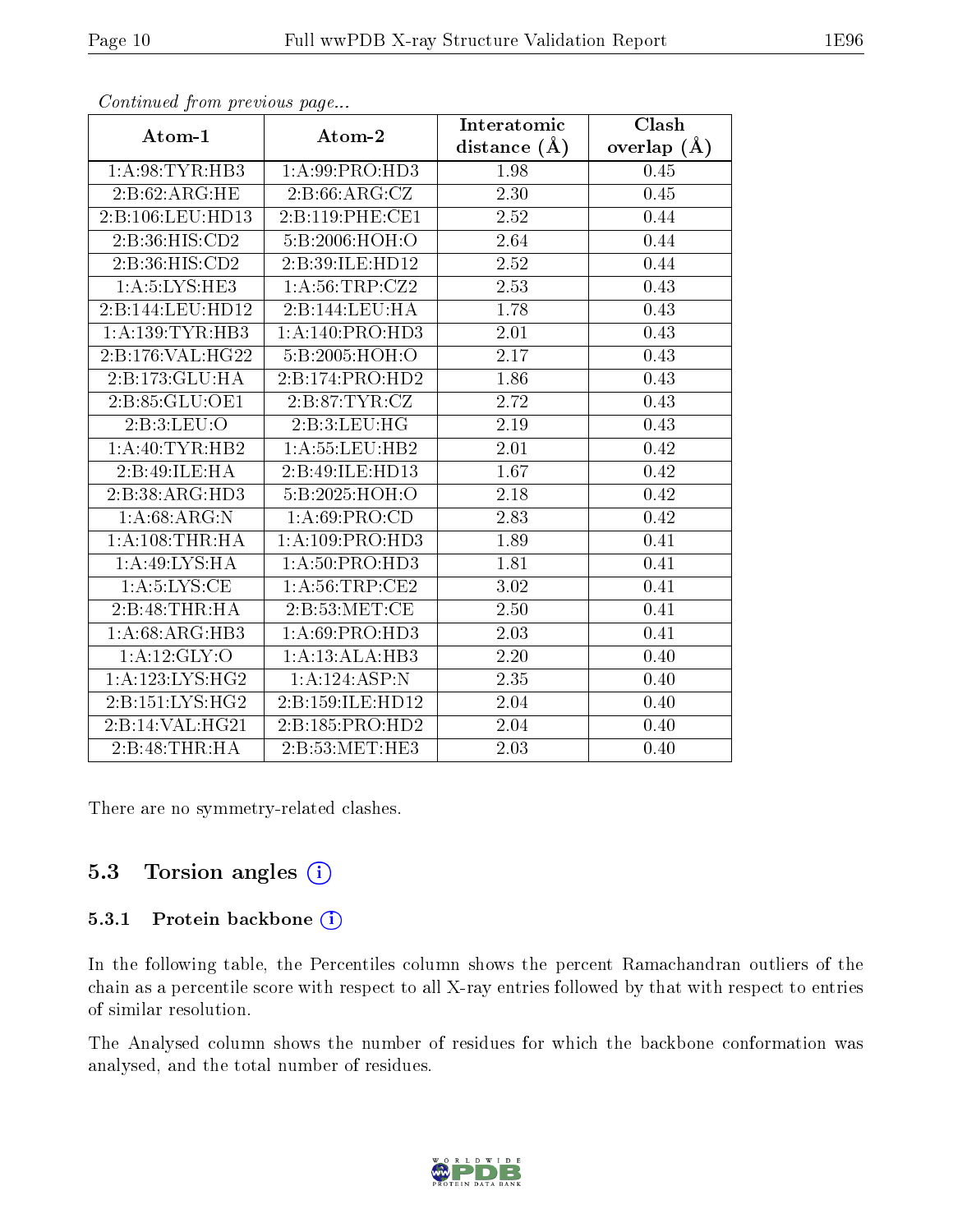| Mol | Chain | Analysed                      | Allowed   Outliers  <br>Favoured |          |          | Percentiles                  |  |  |
|-----|-------|-------------------------------|----------------------------------|----------|----------|------------------------------|--|--|
|     |       | $176/192(92\%)$   171 (97\%)  |                                  | 5(3%)    |          | $\mid$ 100 $\mid$ 100 $\mid$ |  |  |
|     |       | $183/203$ (90\%)   179 (98\%) |                                  | $3(2\%)$ | $1(0\%)$ | 29<br>41                     |  |  |
| All | Аll   | $359/395(91\%)$               | $\frac{1}{350}$ (98%)            | $8(2\%)$ | $1(0\%)$ | 55<br>41                     |  |  |

All (1) Ramachandran outliers are listed below:

| Mol | Chain | $\pm$ Res $^+$ | Type |
|-----|-------|----------------|------|
|     |       |                |      |

### 5.3.2 Protein sidechains (i)

In the following table, the Percentiles column shows the percent sidechain outliers of the chain as a percentile score with respect to all X-ray entries followed by that with respect to entries of similar resolution.

The Analysed column shows the number of residues for which the sidechain conformation was analysed, and the total number of residues.

| Mol | Chain | Analysed         |              | Rotameric   Outliers |                    | Percentiles |  |  |
|-----|-------|------------------|--------------|----------------------|--------------------|-------------|--|--|
|     |       | $154/168$ (92\%) | 141 $(92\%)$ | $13(8\%)$            | $\vert$ 11 $\vert$ | 16          |  |  |
|     |       | $157/173(91\%)$  | 148 (94\%)   | $9(6\%)$             | 20                 | 33          |  |  |
| All | All   | $311/341(91\%)$  | 289 $(93\%)$ | 22(7%)               | 14                 | 23          |  |  |

All (22) residues with a non-rotameric sidechain are listed below:

| Mol            | Chain              | Res | Type                  |
|----------------|--------------------|-----|-----------------------|
| $\mathbf 1$    | A                  | 35  | THR                   |
| $\mathbf 1$    | $\boldsymbol{A}$   | 44  | <b>VAL</b>            |
| $\mathbf{1}$   | $\overline{A}$     | 49  | <b>LYS</b>            |
| $\mathbf{1}$   | $\boldsymbol{A}$   | 66  | $\rm{ARG}$            |
| $\mathbf{1}$   | $\boldsymbol{A}$   | 67  | LEU                   |
| $\overline{1}$ | $\overline{\rm A}$ | 102 | $\overline{\rm{ARG}}$ |
| $\mathbf{1}$   | $\boldsymbol{A}$   | 121 | <b>ASP</b>            |
| $\overline{1}$ | $\overline{\rm A}$ | 123 | <b>LYS</b>            |
| $\overline{1}$ | $\overline{\rm A}$ | 126 | ILE                   |
| $\mathbf 1$    | $\overline{A}$     | 135 | THR                   |
| $\overline{1}$ | $\boldsymbol{A}$   | 153 | <b>LYS</b>            |
| $\mathbf{1}$   | $\overline{A}$     | 160 | <b>LEU</b>            |
| $\mathbf 1$    | $\overline{A}$     | 178 | CYS                   |
| $\overline{2}$ | В                  | 33  | GLN                   |
| $\overline{2}$ | B                  | 53  | MET                   |

Continued on next page...

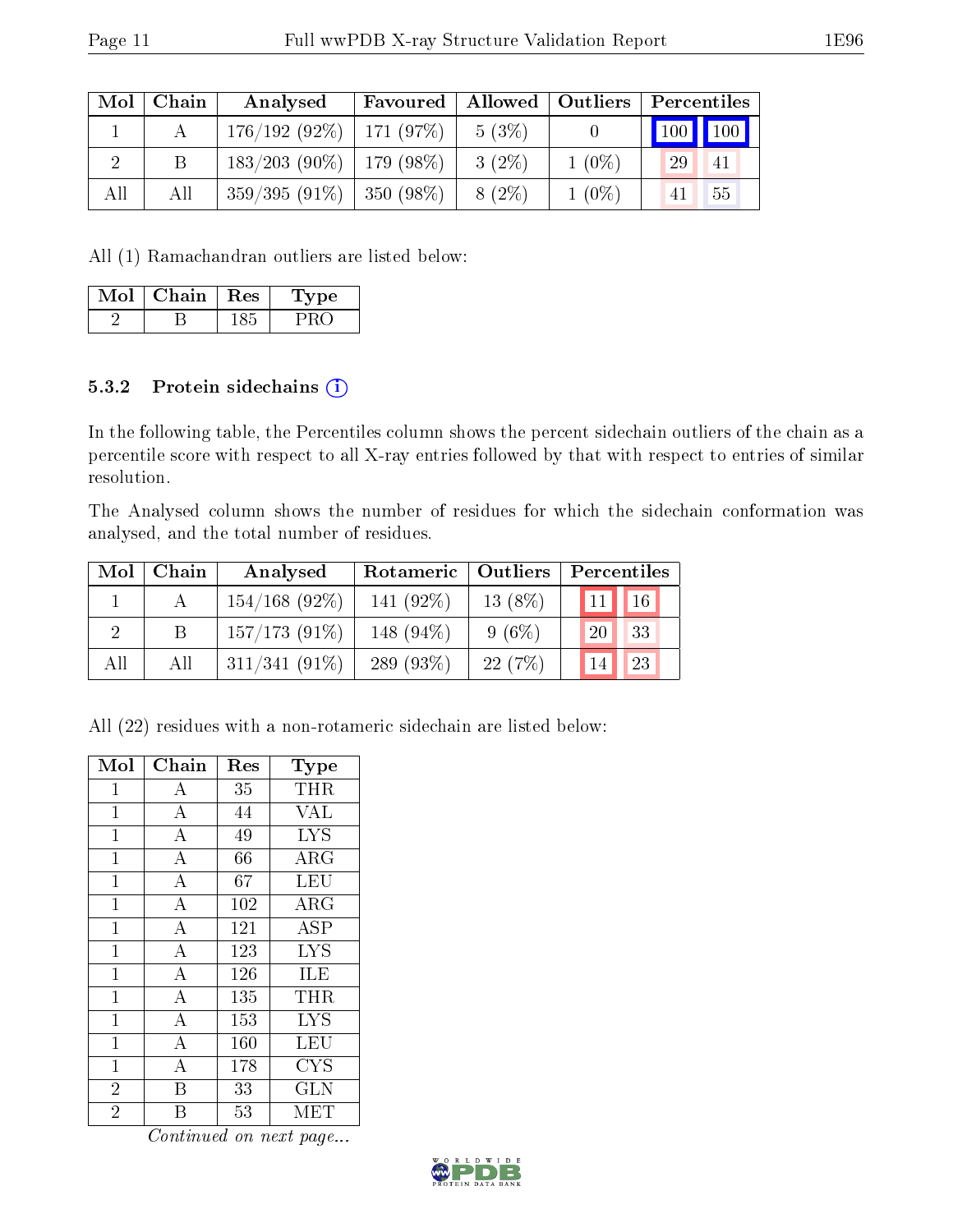Continued from previous page...

| Mol            | Chain | Res | <b>Type</b> |
|----------------|-------|-----|-------------|
| $\overline{2}$ | В     | 66  | ARG         |
| $\overline{2}$ | В     | 72  | VAL         |
| $\overline{2}$ | В     | 101 | LEU         |
| $\overline{2}$ | B     | 102 | $\rm{ARG}$  |
| 2              | R     | 106 | LEU         |
| 2              | В     | 155 | ARG         |
|                |       | 176 | VAL         |

Some sidechains can be flipped to improve hydrogen bonding and reduce clashes. All (2) such sidechains are listed below:

| Mol | ${\bf Chain}$ | Res | Type |
|-----|---------------|-----|------|
|     |               | 39  |      |
|     |               |     |      |

#### $5.3.3$  RNA  $(i)$

There are no RNA molecules in this entry.

### 5.4 Non-standard residues in protein, DNA, RNA chains (i)

There are no non-standard protein/DNA/RNA residues in this entry.

# 5.5 Carbohydrates (i)

There are no carbohydrates in this entry.

# 5.6 Ligand geometry  $(i)$

Of 2 ligands modelled in this entry, 1 is monoatomic - leaving 1 for Mogul analysis.

In the following table, the Counts columns list the number of bonds (or angles) for which Mogul statistics could be retrieved, the number of bonds (or angles) that are observed in the model and the number of bonds (or angles) that are defined in the Chemical Component Dictionary. The Link column lists molecule types, if any, to which the group is linked. The Z score for a bond length (or angle) is the number of standard deviations the observed value is removed from the expected value. A bond length (or angle) with  $|Z| > 2$  is considered an outlier worth inspection. RMSZ is the root-mean-square of all Z scores of the bond lengths (or angles).

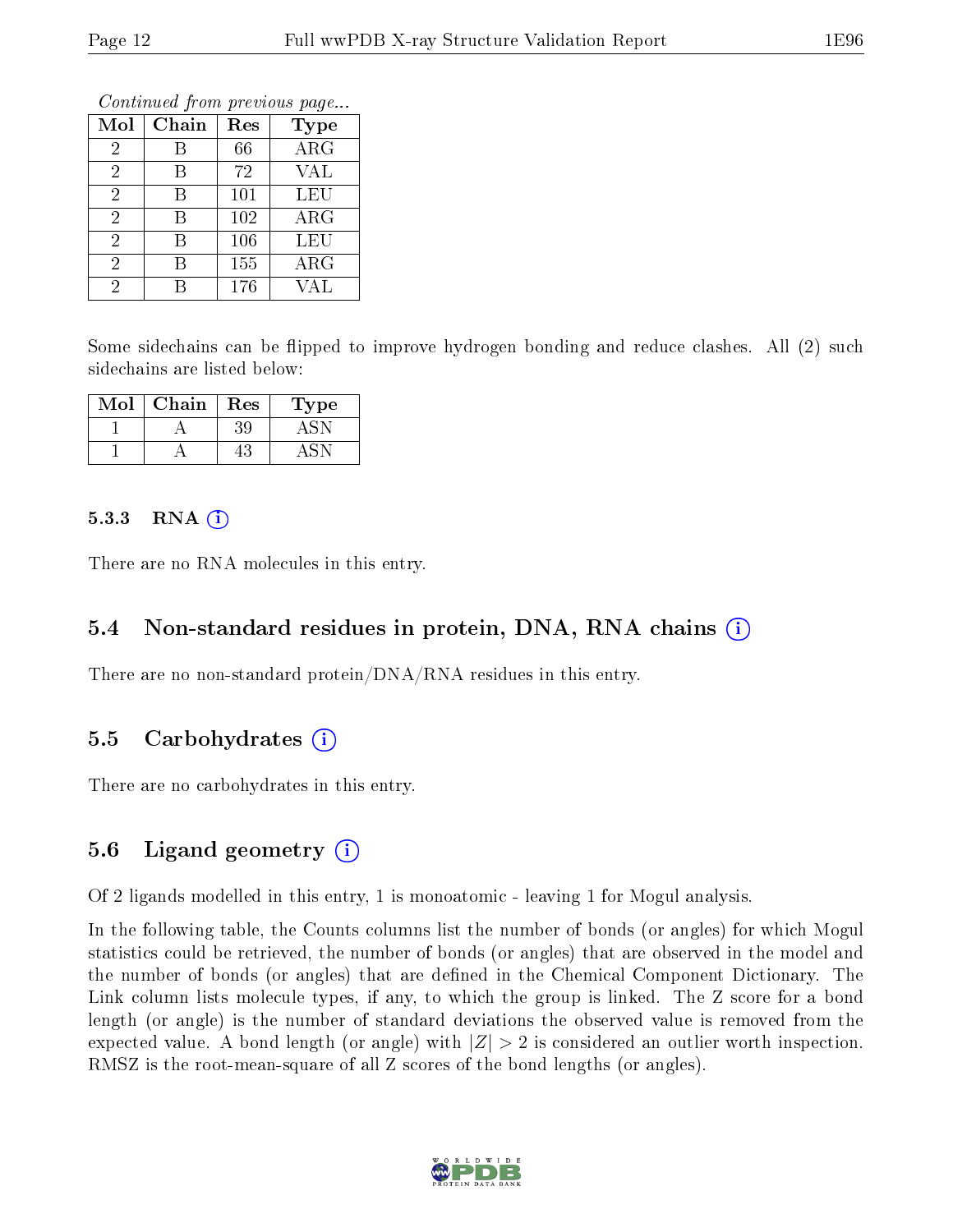| $\mid$ Mol $\mid$ Type $\mid$ Chain $\mid$ Res $\mid$ Link $\mid$ |  |     |  | Bond lengths |      |          | Bond angles |      |                                                                              |
|-------------------------------------------------------------------|--|-----|--|--------------|------|----------|-------------|------|------------------------------------------------------------------------------|
|                                                                   |  |     |  | Counts       |      |          |             |      | $\mid$ RMSZ $\mid \#  Z  > 2 \mid$ Counts $\mid$ RMSZ $\mid \#  Z  > 2 \mid$ |
| <b>GTP</b>                                                        |  | 200 |  | 26,34,34     | 0.93 | $1(3\%)$ | 33,54,54    | 1.73 | $\mid$ $6 \ (18\%) \mid$                                                     |

In the following table, the Chirals column lists the number of chiral outliers, the number of chiral centers analysed, the number of these observed in the model and the number defined in the Chemical Component Dictionary. Similar counts are reported in the Torsion and Rings columns. '-' means no outliers of that kind were identified.

|            |     | Mol   Type   Chain   Res   Link   Chirals | <b>Torsions</b>          | Rings |
|------------|-----|-------------------------------------------|--------------------------|-------|
| <b>GTP</b> | 200 | $\sim$                                    | $1/18/38/38$   $0/3/3/3$ |       |

All (1) bond length outliers are listed below:

|  |  |                            | $\mid$ Mol $\mid$ Chain $\mid$ Res $\mid$ Type $\mid$ Atoms $\mid$ Z $\mid$ Observed(Å) $\mid$ Ideal(Å) $\mid$ |  |
|--|--|----------------------------|----------------------------------------------------------------------------------------------------------------|--|
|  |  | $200$   GTP   C6-N1   2.04 | 1.36                                                                                                           |  |

All (6) bond angle outliers are listed below:

| Mol | Chain | Res | Type       | Atoms          | Ζ       | Observed $(°)$ | $Ideal(^o)$ |
|-----|-------|-----|------------|----------------|---------|----------------|-------------|
| 3   |       | 200 | <b>GTP</b> | $N3$ -C2- $N1$ | $-4.62$ | 121.06         | 127.22      |
| 3   |       | 200 | <b>GTP</b> | $C5-C6-N1$     | $-3.61$ | 118.49         | 123.43      |
| 3   |       | 200 | <b>GTP</b> | $C3'-C2'-C1'$  | 3.53    | 106.29         | 100.98      |
| 3   |       | 200 | <b>GTP</b> | $C2-N3-C4$     | 3.38    | 119.22         | 115.36      |
| 3   |       | 200 | <b>GTP</b> | PA-03A-PB      | $-2.90$ | 122.86         | 132.83      |
| 3   |       | 200 | <b>GTP</b> | $C6-N1-C2$     | 2.75    | 120.29         | 115.93      |

There are no chirality outliers.

All (1) torsion outliers are listed below:

| $\sqrt{\text{Mol}}$   Chain   Res   Type ' |  | Atoms              |
|--------------------------------------------|--|--------------------|
|                                            |  | $P_{A}-O3A-PB-O2B$ |

There are no ring outliers.

No monomer is involved in short contacts.

The following is a two-dimensional graphical depiction of Mogul quality analysis of bond lengths, bond angles, torsion angles, and ring geometry for all instances of the Ligand of Interest. In addition, ligands with molecular weight > 250 and outliers as shown on the validation Tables will also be included. For torsion angles, if less then 5% of the Mogul distribution of torsion angles is within 10 degrees of the torsion angle in question, then that torsion angle is considered an outlier. Any bond that is central to one or more torsion angles identified as an outlier by Mogul will be highlighted in the graph. For rings, the root-mean-square deviation (RMSD) between the ring

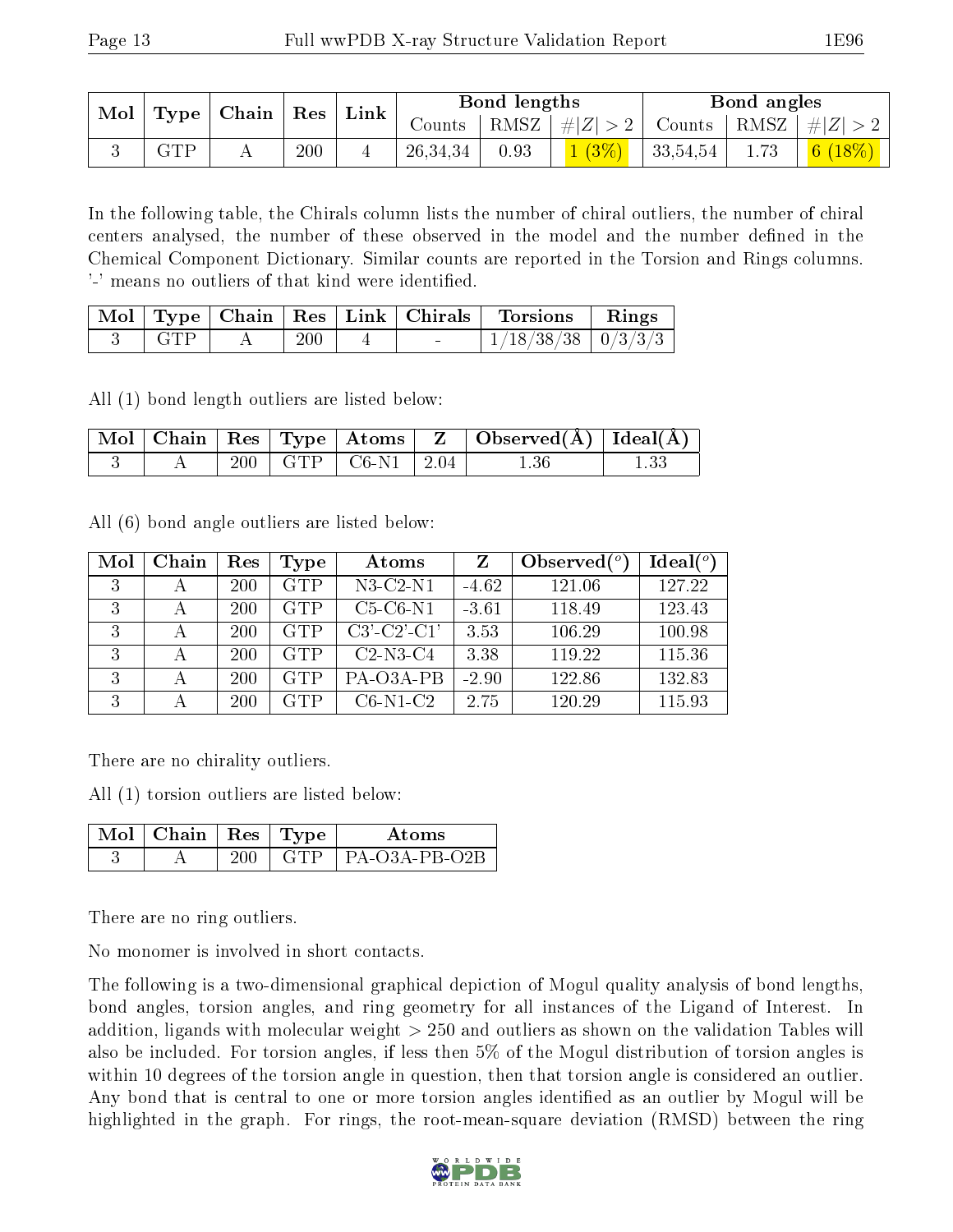in question and similar rings identified by Mogul is calculated over all ring torsion angles. If the average RMSD is greater than 60 degrees and the minimal RMSD between the ring in question and any Mogul-identified rings is also greater than 60 degrees, then that ring is considered an outlier. The outliers are highlighted in purple. The color gray indicates Mogul did not find sufficient equivalents in the CSD to analyse the geometry.



# 5.7 [O](https://www.wwpdb.org/validation/2017/XrayValidationReportHelp#nonstandard_residues_and_ligands)ther polymers  $(i)$

There are no such residues in this entry.

# 5.8 Polymer linkage issues  $(i)$

There are no chain breaks in this entry.